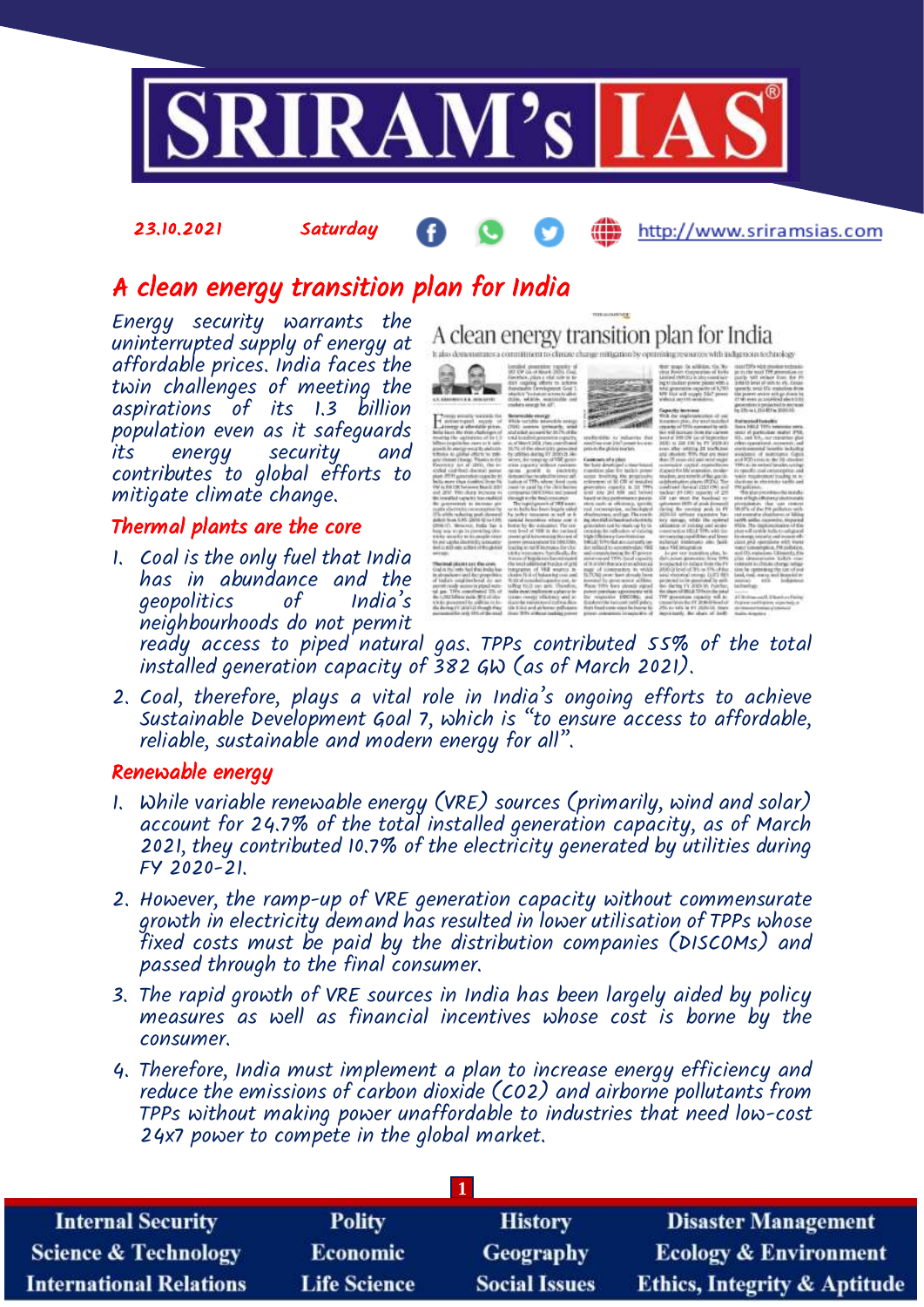

#### 23.10.2021 Saturday æ http://www.sriramsias.com

Technologies for Cleaner Power generation from Coal:



### USE High-Efficiency-Low-Emission (HELE) Thermal Power Plants (TPPs):

- 1. High-Efficiency-Low-Emission (HELE) TPPs minimise emissions of particulate matter (PM), SO2, and NO2 besides savings in specific coal consumption and water requirement leading to reductions in electricity tariffs and PM pollution.
- 2. This plan prioritises the installation of high-efficiency electrostatic precipitators that can remove 99.97% of the PM pollution without extensive shutdowns or hiking tariffs unlike expensive, imported FGDs.
- 3. The implementation of this plan will enable India to safeguard its energy security and ensure efficient grid operations with lower water consumption, PM pollution, and CO2 emissions.
- 4. Ultimately, this plan demonstrates India's commitment to climate change mitigation by optimising the use of our land, coal, water, and financial resources with indigenous technology.

| <b>Internal Security</b>        | <b>Polity</b>       | <b>History</b>       | <b>Disaster Management</b>              |
|---------------------------------|---------------------|----------------------|-----------------------------------------|
| <b>Science &amp; Technology</b> | <b>Economic</b>     | Geography            | <b>Ecology &amp; Environment</b>        |
| <b>International Relations</b>  | <b>Life Science</b> | <b>Social Issues</b> | <b>Ethics, Integrity &amp; Aptitude</b> |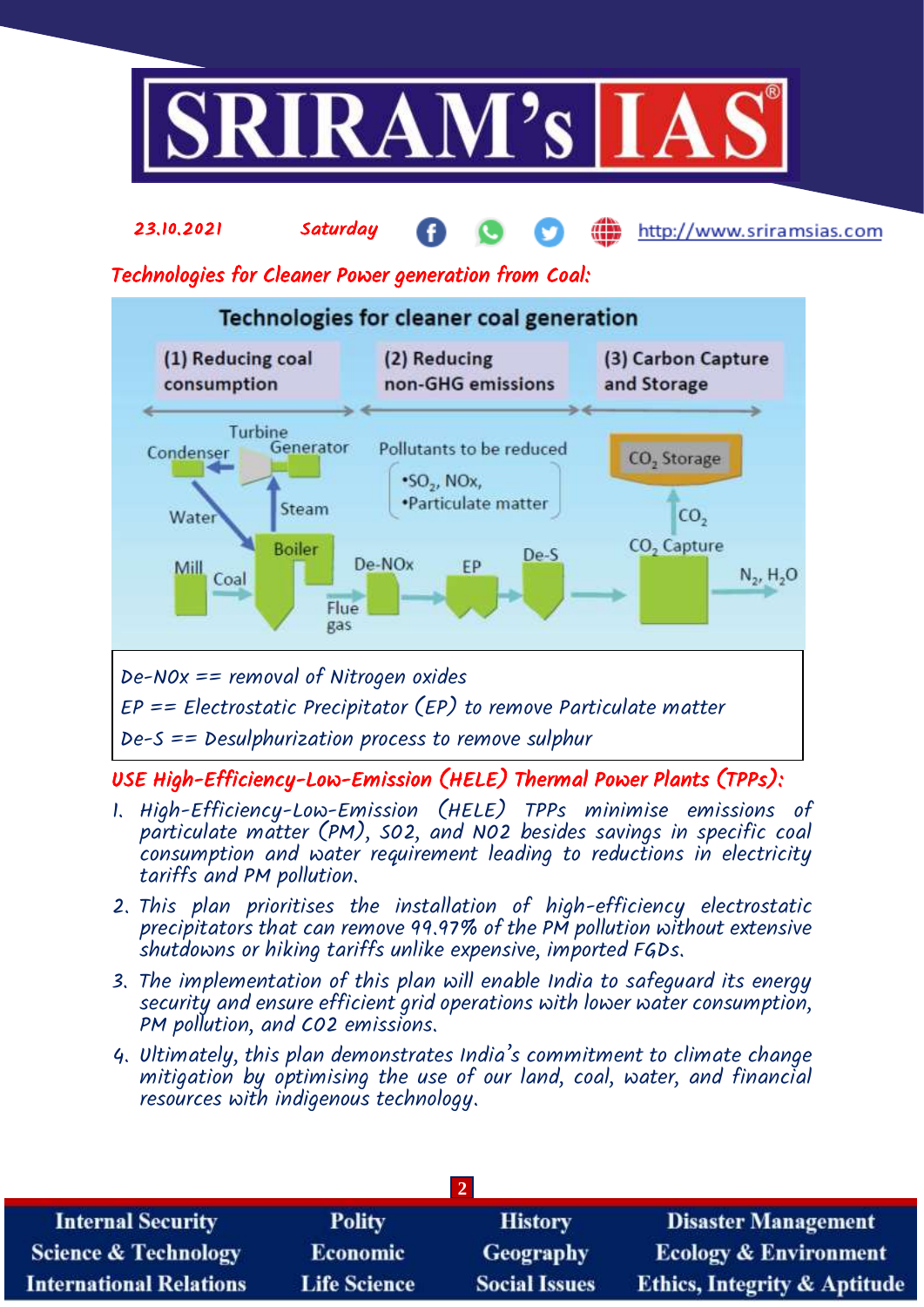

**MERCOM** India - Cumulative Installed Power Capacity Mix (%) Renewables (including Large Hydro) comprise ~36.2% of India's total installed capacity, with solar accounting for ~9.8%. Among renewables, solar accounts for ~27.2% of the installed capacity



### Is there a good way for a political party to achieve internal democracy?

The case for internal<br>democracu democracy political parties does not need to be made afresh. It is obvious institutional intermediaries in a representative democracy must themselves be democratic. However, beyond the rhetoric, internal democracy in a political party is less straightforward.



| 3 <sup>1</sup>                  |                     |                      |                                         |
|---------------------------------|---------------------|----------------------|-----------------------------------------|
| <b>Internal Security</b>        | <b>Polity</b>       | <b>History</b>       | <b>Disaster Management</b>              |
| <b>Science &amp; Technology</b> | <b>Economic</b>     | <b>Geography</b>     | <b>Ecology &amp; Environment</b>        |
| <b>International Relations</b>  | <b>Life Science</b> | <b>Social Issues</b> | <b>Ethics, Integrity &amp; Aptitude</b> |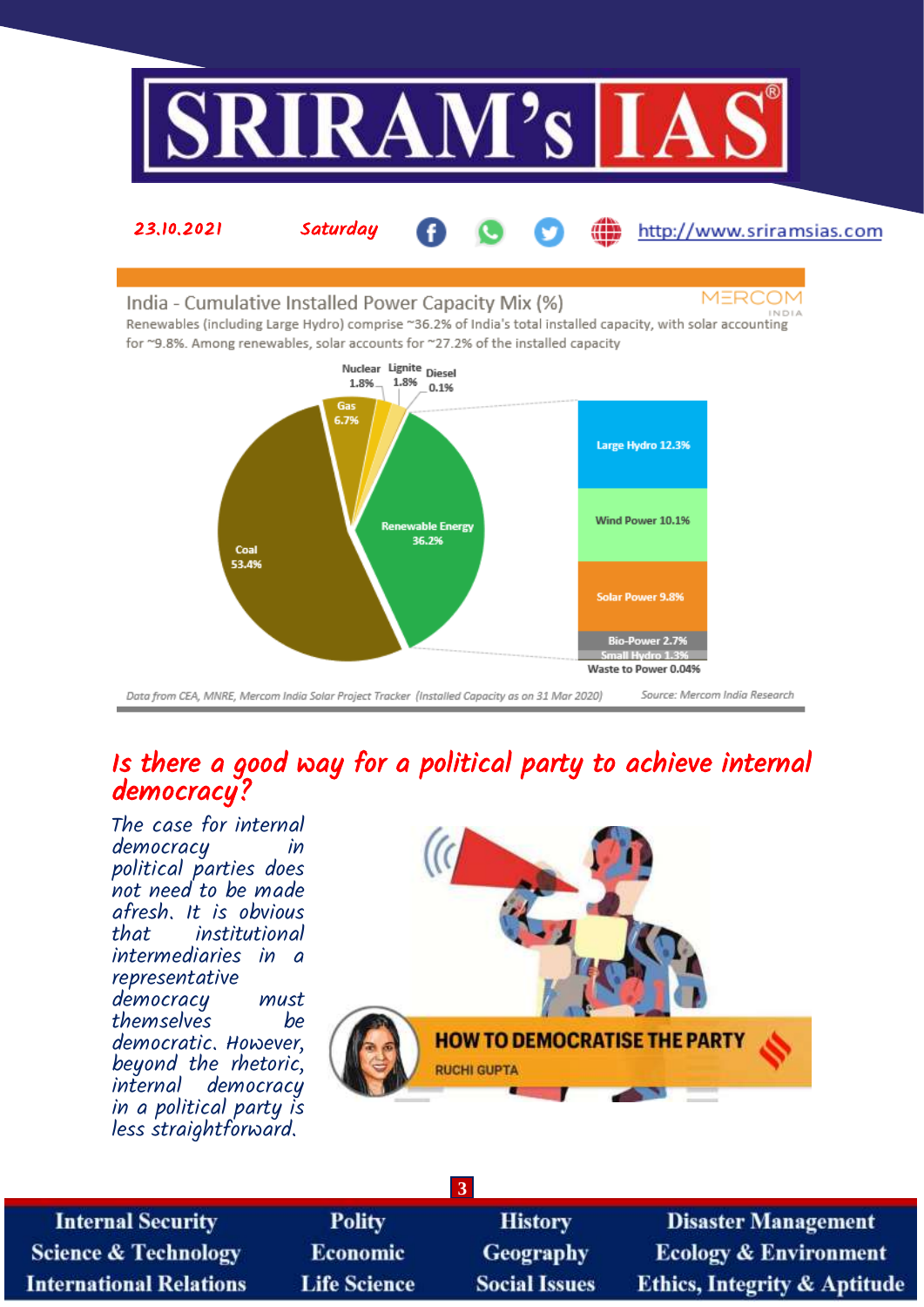

#### 23.10.2021 Saturday

http://www.sriramsias.com

### Internal democracy

- 1. The most common suggestion to achieve internal democracy is through internal<br>elections for elections leadership positions within the party.
- 2. The logic is two-fold: Elected representatives will not just be grounded themselves but will<br>also hold the hold leadership accountable for its shortcomings. This suggestion has merit but some issues bear discussion.
- 3. First, proponents underestimate the ability of existing repositories of power to subvert internal institutional

There is lack of democracy within the political parties due to the following reasons:

(i) There is a tendency in political parties towards the concentration of power in one or a few leaders at the top.

(ii) Parties do not hold organisational meetings and do not conduct internal elections regularly.

(iii) Parties do not have the means or the connections needed to influence the decisions.

(iv) Parties do not keep membership register.

All these features can be found in India's parties like Indian National Congress, BJP, BSP, SP, etc.

processes to consolidate power and maintain the status quo.

- 4. Second, the assumption that the lower levels would be independent and hold the higher levels of leadership to account glosses over the many ways power asserts itself.
- 5. Third, the outcome of internal elections is contingent on the independence and quality of the electorate. In indirect elections (through delegates), the electorate would likely mirror the existing balance of power.

It is evident that internal elections may factionalise power but cannot establish normative accountability, which extends to all members of the party along three interconnected axes of ideology, organisation and competence.

| <b>Internal Security</b>        | <b>Polity</b>       | <b>History</b>       | <b>Disaster Management</b>              |  |
|---------------------------------|---------------------|----------------------|-----------------------------------------|--|
| <b>Science &amp; Technology</b> | <b>Economic</b>     | Geography            | <b>Ecology &amp; Environment</b>        |  |
| <b>International Relations</b>  | <b>Life Science</b> | <b>Social Issues</b> | <b>Ethics, Integrity &amp; Aptitude</b> |  |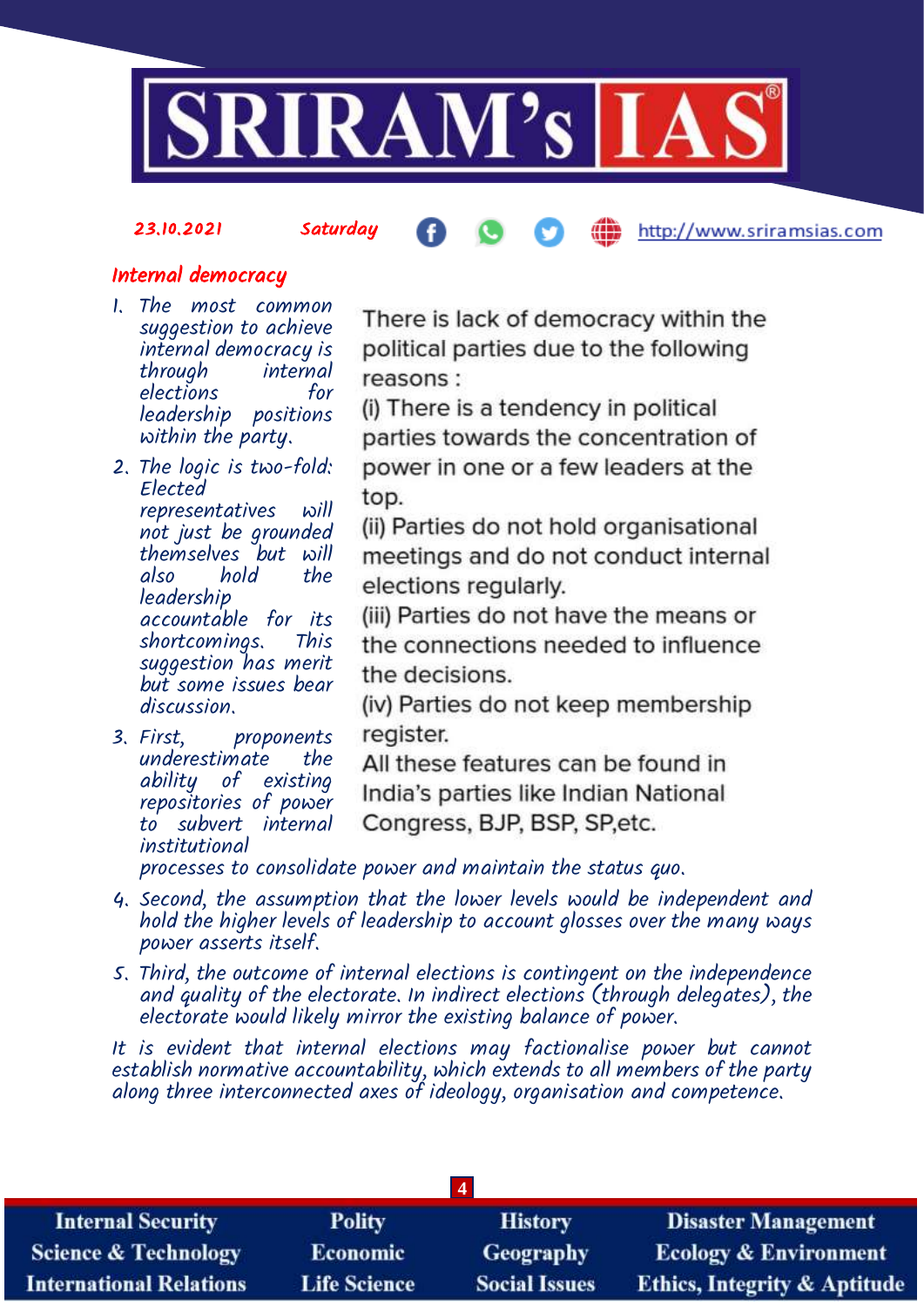

http://www.sriramsias.com

# What are the challenges to Political **Parties?**

#### **Lack of Internal Democracy**

Saturday

- Concentration of power in one or few leaders
- No membership register, no meetings, no internal elections and insufficient information for ordinary members
- They do not have scope to influence decisions

#### **Dynasty Succession**

23.10.2021

- Leaders have unfair advantage to favour people close to them
- Do not practice open and transparent procedure for functioning
- Top positions always controlled by family members

## **What are the challenges to Political Parties?**

#### **Money & Muscle Power**

- They focus on elections
- Use short cut methods to win
- . Moneved candidates come to power
- Rich tend to influence
- Criminals are supported in order to win elections

#### **Offering of Meaningful Choice**

- Decline in ideological differences
- Agreement on fundamental aspects
- Narrowing down of differences on economic policies

Conservatives

**是Labour** 

• No choice of leadership

| <b>Internal Security</b>        | <b>Polity</b>       | <b>History</b>       | <b>Disaster Management</b>              |
|---------------------------------|---------------------|----------------------|-----------------------------------------|
| <b>Science &amp; Technology</b> | <b>Economic</b>     | <b>Geography</b>     | <b>Ecology &amp; Environment</b>        |
| <b>International Relations</b>  | <b>Life Science</b> | <b>Social Issues</b> | <b>Ethics, Integrity &amp; Aptitude</b> |

 $\overline{\mathbf{5}}$